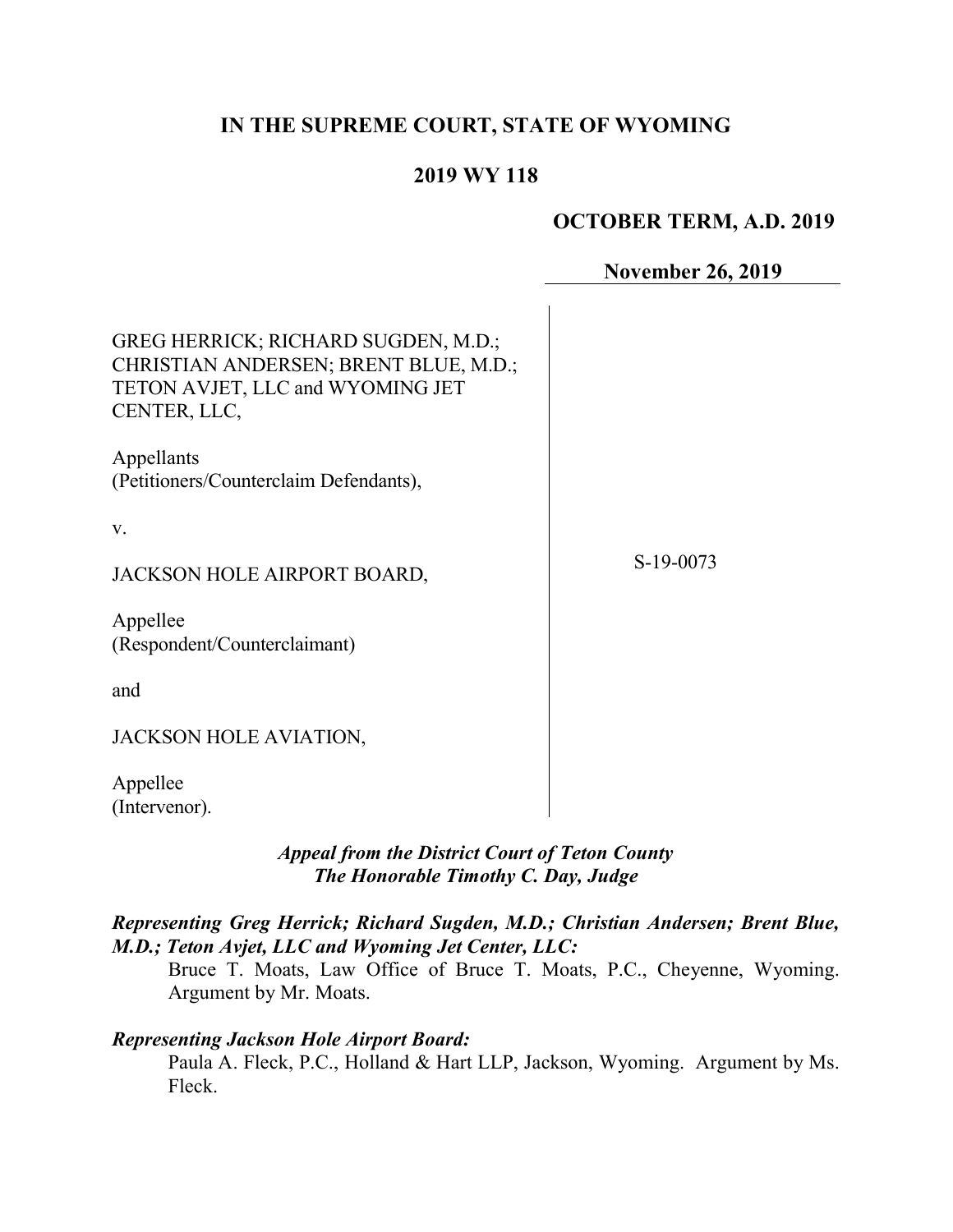### Representing Jackson Hole Aviation:

Billie LM Addleman and Erin E. Berry, Hirst Applegate, LLP, Cheyenne, Wyoming. Argument by Mr. Addleman.

Before DAVIS, C.J., and FOX, KAUTZ, BOOMGAARDEN, and GRAY, JJ.

NOTICE: This opinion is subject to formal revision before publication in Pacific Reporter Third. Readers are requested to notify the Clerk of the Supreme Court, Supreme Court Building, Cheyenne, Wyoming 82002, of any typographical or other formal errors so that correction may be made before final publication in the permanent volume.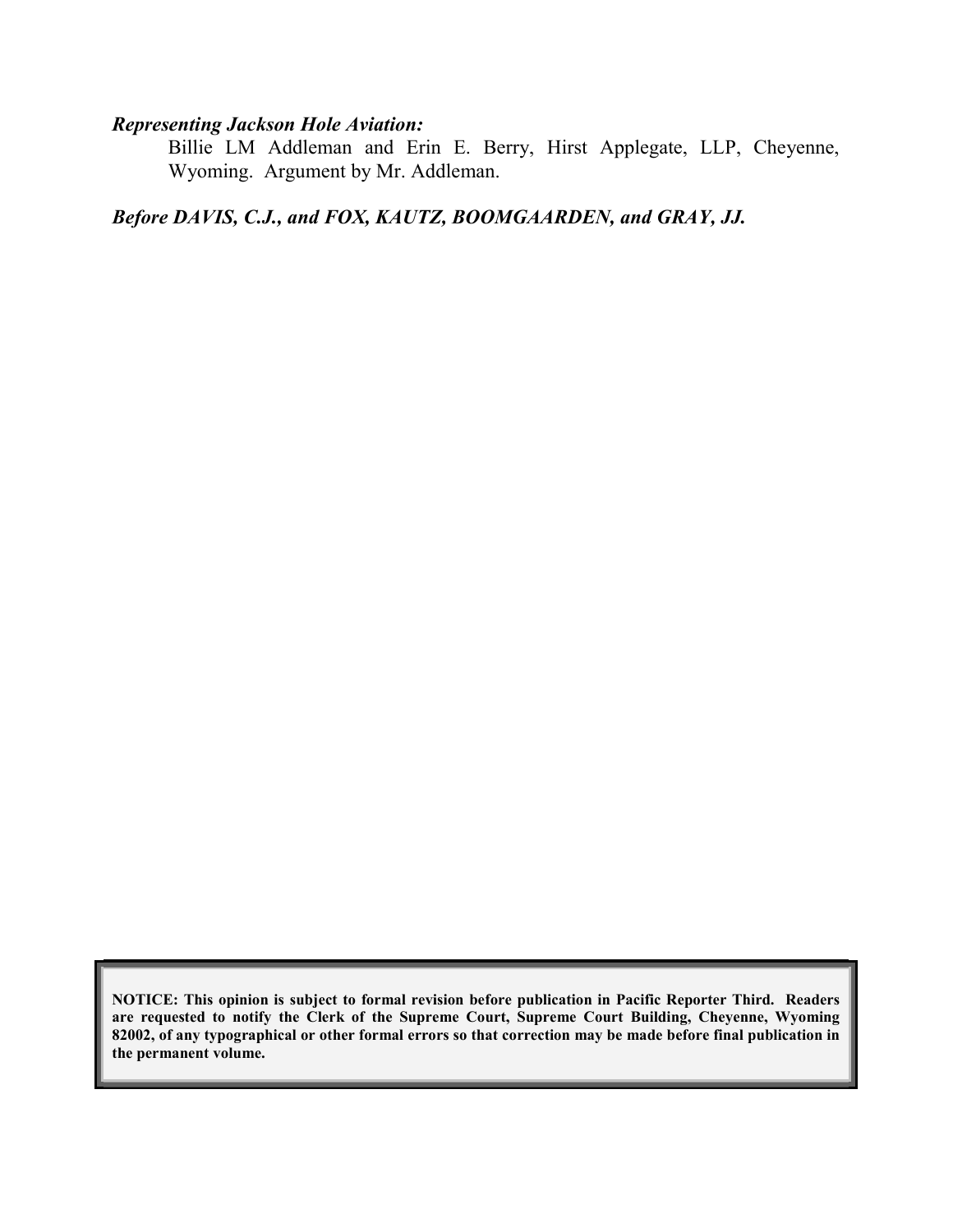#### GRAY, Justice.

[¶1] The Appellants are Wyoming Jet Center, LLC and Teton Avjet, LLC (two entities interested in providing services at Jackson Hole Airport (Airport)), and Greg Herrick, Richard Sugden, Christian Andersen, and Brent Blue (individuals dissatisfied with the Airport's current services). The Appellants filed a petition for declaratory judgment challenging the validity of an Asset Purchase Agreement (Purchase Agreement) between the Jackson Hole Airport Board (Board) and Jackson Hole Aviation, the current service provider at the Airport. Appellants claimed the Purchase Agreement exceeded the Board's statutory authority because the Board could not acquire intangible assets<sup>1</sup> using revenue bond funding. The district court granted summary judgment in favor of the Board, concluding the authorizing statutes permit the Board to use revenue bonds to acquire both tangible and intangible assets. We affirm.

#### **ISSUES**

[¶2] We rephrase the issues:

- 1. Did the district court abuse its discretion in denying Appellants' motions to compel production of documents prior to ruling on the motion for summary judgment?
- 2. Do airport boards have the statutory authority to issue revenue bonds to fund the purchase of intangible property including goodwill?

#### FACTS AND PROCEDURAL HISTORY

[¶3] In 1968, the Town of Jackson (Town) and Teton County (County) jointly formed the Board to own and operate the Airport as authorized by Wyo. Stat. Ann. § 10-5-101. The Federal Aviation Administration requires a fixed-base operator (FBO) at every airport. An FBO is usually a commercial entity that provides aeronautical services such as fueling, maintenance, storage, ground and flight instruction, and other like benefits to

 $\overline{a}$ 

<sup>&</sup>lt;sup>1</sup> Wyo. Stat. Ann. § 39-11-101 states:

<sup>&</sup>quot;Intangible personal property" means personal property that lacks mass and cannot be seen, felt, weighed, measured or otherwise perceived by the senses; property that has no physical existence beyond merely representational. Intangible property's value lies chiefly in what it represents, and its existence may be evidenced by a document[.]

Wyo. Stat. Ann. § 39-11-101(a)(vii) (LexisNexis 2019).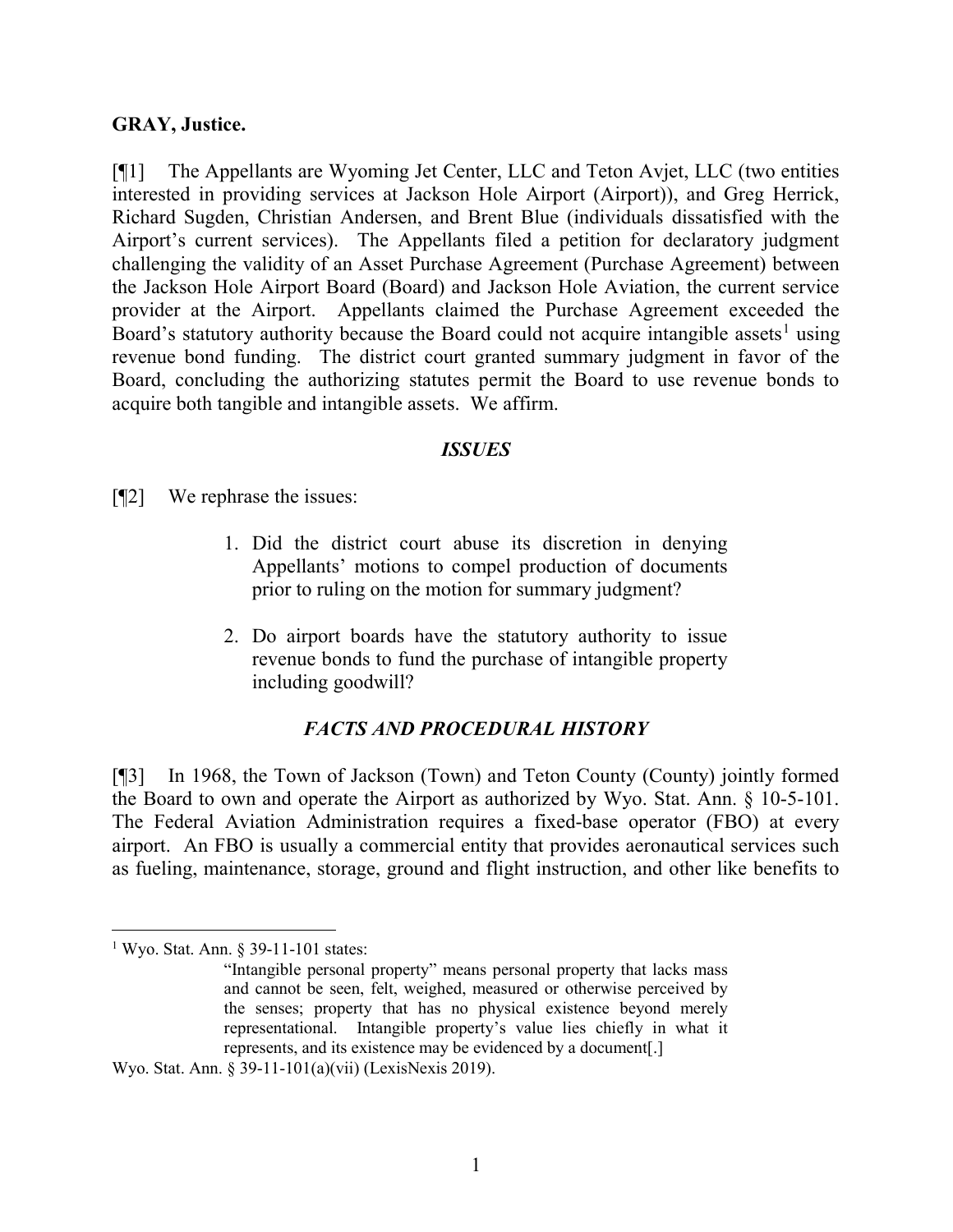the public. The Board had a long-standing contract with Jackson Hole Aviation to provide FBO services to the Airport.

[¶4] The Federal Aviation Administration also requires every airport to employ more than one FBO where more than one FBO is available. The requirement does not apply, however, when a qualified airport takes on the role of FBO itself. In May 2017, Appellant Wyoming Jet Center applied to be a second FBO for private jet service at the Airport. After receiving this application, the Board issued a request for proposals in the event others were interested in providing FBO services.

[¶5] In July 2017, the Board withdrew the request for proposals in order to consider whether the Airport itself should assume the role of FBO. In November 2017, the Board decided the Airport would assume the role of FBO. It issued a resolution authorizing the acquisition of Jackson Hole Aviation's assets through a \$26 million Purchase Agreement to be funded by revenue bonds. These bonds were to be repaid from the FBO profit.

[¶6] Appellants filed a petition for declaratory judgment on January 29, 2018, seeking declaration that Wyo. Stat. Ann. § 35-2-424(a) limits the use of revenue bonds to purchases of physical assets and that revenue bonds cannot be used to purchase "nontangible assets." The Board counterclaimed seeking declaration that Wyo. Stat. Ann. § 10-5-101(a) governs the Board's authority to issue revenue bonds and that the Purchase Agreement complied with the statute. The Board then filed a motion for summary judgment.

[¶7] Appellants moved for an extension of time to complete discovery and filed a motion to compel production of the consultant reports to the Board containing the valuation of each specific asset included in the purchase. They claimed that, despite their requests for production, the Board had failed to provide the reports. Appellants argued these documents were necessary to determine if the \$26 million was for the purchase of assets, or if instead the Board was buying a private business including its goodwill.<sup>2</sup> The Board objected to this discovery, claiming the information was not relevant to the question of whether the governing statutes authorized the use of revenue bonds to

 2 Black's Law Dictionary defines "goodwill" as:

A business's reputation, patronage, and other intangible assets that are considered when appraising the business, esp. for purchase; the ability to earn income in excess of the income that would be expected from the business viewed as a mere collection of assets. • Because an established business's trademark or servicemark is a symbol of goodwill, trademark infringement is a form of theft of goodwill. By the same token, when a trademark is assigned, the goodwill that it carries is also assigned.

Goodwill, Black's Law Dictionary  $(11<sup>th</sup> Edition 2019)$ . "[Goodwill] is only another name for reputation, credit, honesty, fair name, reliability." Harry D. Nims, The Law of Unfair Competition and Trade-Marks § 36 (1929).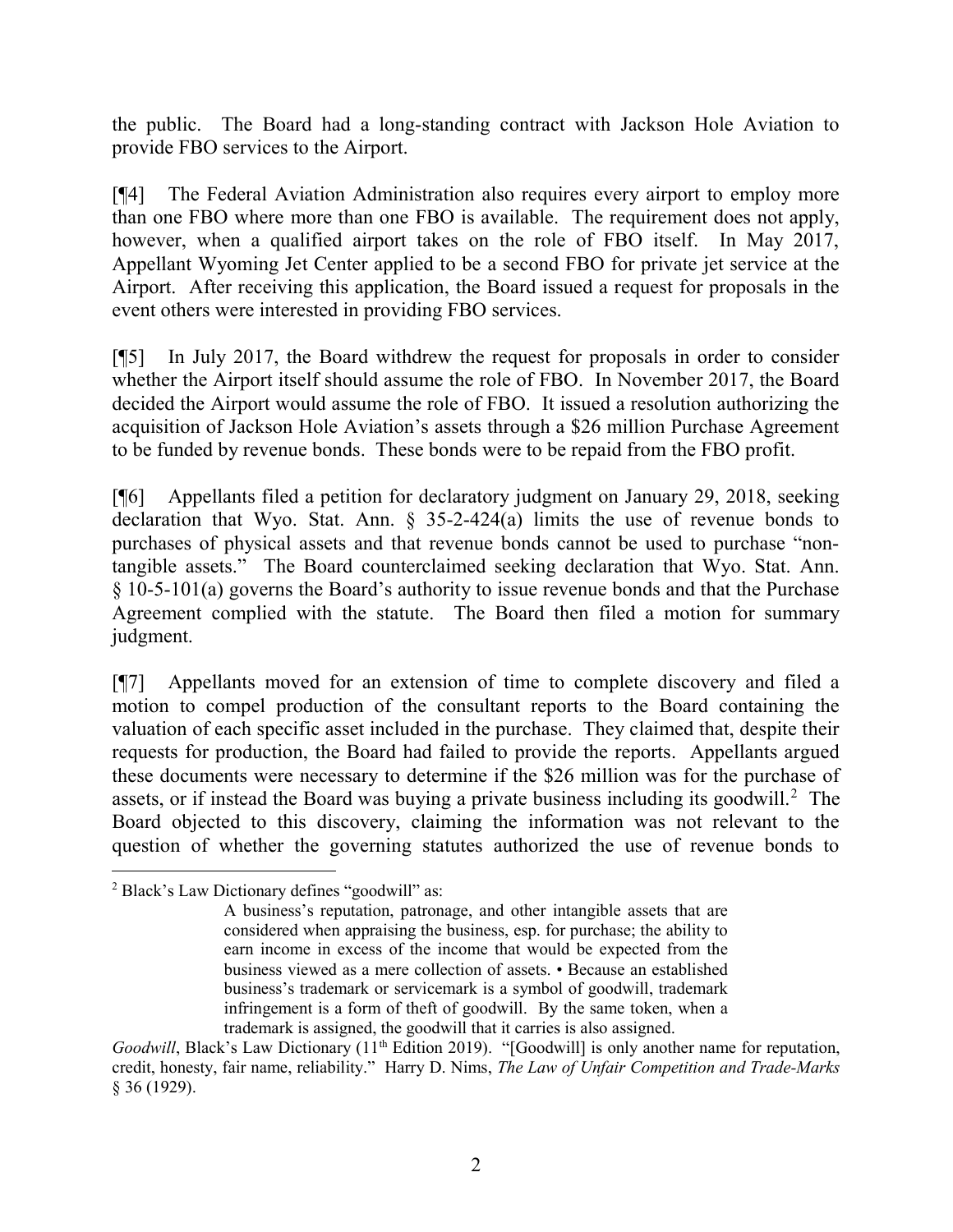purchase intangible assets. The Board also asserted the requested documents included financial information of a third party subject to a confidentiality and nondisclosure agreement.<sup>3</sup>

[¶8] Appellants filed a second motion to compel production of two legal opinion letters authored by the Board's attorneys. These letters addressed: (1) whether the Board could use revenue bonds to purchase Jackson Hole Aviation's assets; and (2) whether the Board could act as its own FBO. Appellants argued the opinion letters were not subject to attorney-client privilege because the Board had shared them with the Town and County. The Board opposed the motion, asserting the Board, Town, and County had identical legal interests in the attorneys' opinions and, therefore, the letters continued to be privileged under the "common interest doctrine."<sup>4</sup>

[¶9] The district court denied Appellants' motion to compel production of the consultant reports. It concluded the valuation information was not relevant to whether the statutes authorized the use of revenue bonds to purchase intangible assets, and Appellants' need for the information did not override its confidential and proprietary nature. The court also denied the motion to compel production of the legal opinion letters. It concluded the Board, Town and County had a common interest in whether the Airport could become the FBO and whether revenue bonds could be used to fund the Purchase Agreement. The attorney-client privilege was not waived. The district court further determined the opinion letters were not relevant to its legal interpretation of the statutory language.

[¶10] After briefing, the district court issued an order granting summary judgment. The order held that Wyo. Stat. Ann. §§ 35-2-424 through -435 addressed only the manner in which the revenue bonds must be issued, and the use of revenue bonds was governed by

<sup>&</sup>lt;sup>3</sup> The district court allowed Jackson Hole Aviation to intervene for the limited purpose of arguing that disclosing its "financial information, volume, margins, corporate structure, and economic forecast" to competitors would cause it immediate and future harm.

<sup>&</sup>lt;sup>4</sup> The attorney-client privilege is limited to confidential communications. Oil, Chem. & Atomic Workers Int'l Union v. Sinclair Oil Corp., 748 P.2d 283, 289 (Wyo. 1987). When these matters are made public or revealed to third persons, the element of confidentiality is wanting. *Id.* at 289–90 (citing 1 *McCormick on* Evidence § 91, at 217 (E. Cleary, 3rd ed. 1984)). An exception to this rule arises when clients share information on a matter of common interest:

When two or more persons, each having an interest in some problem, or situation, jointly consult an attorney, their confidential communications with the attorney, though known to each other, will of course be privileged in a controversy of either or both of the clients with the outside world, that is, with parties claiming adversely to both or either of those within the original charmed circle.

Id. at 290 (quoting McCormick, supra at 219).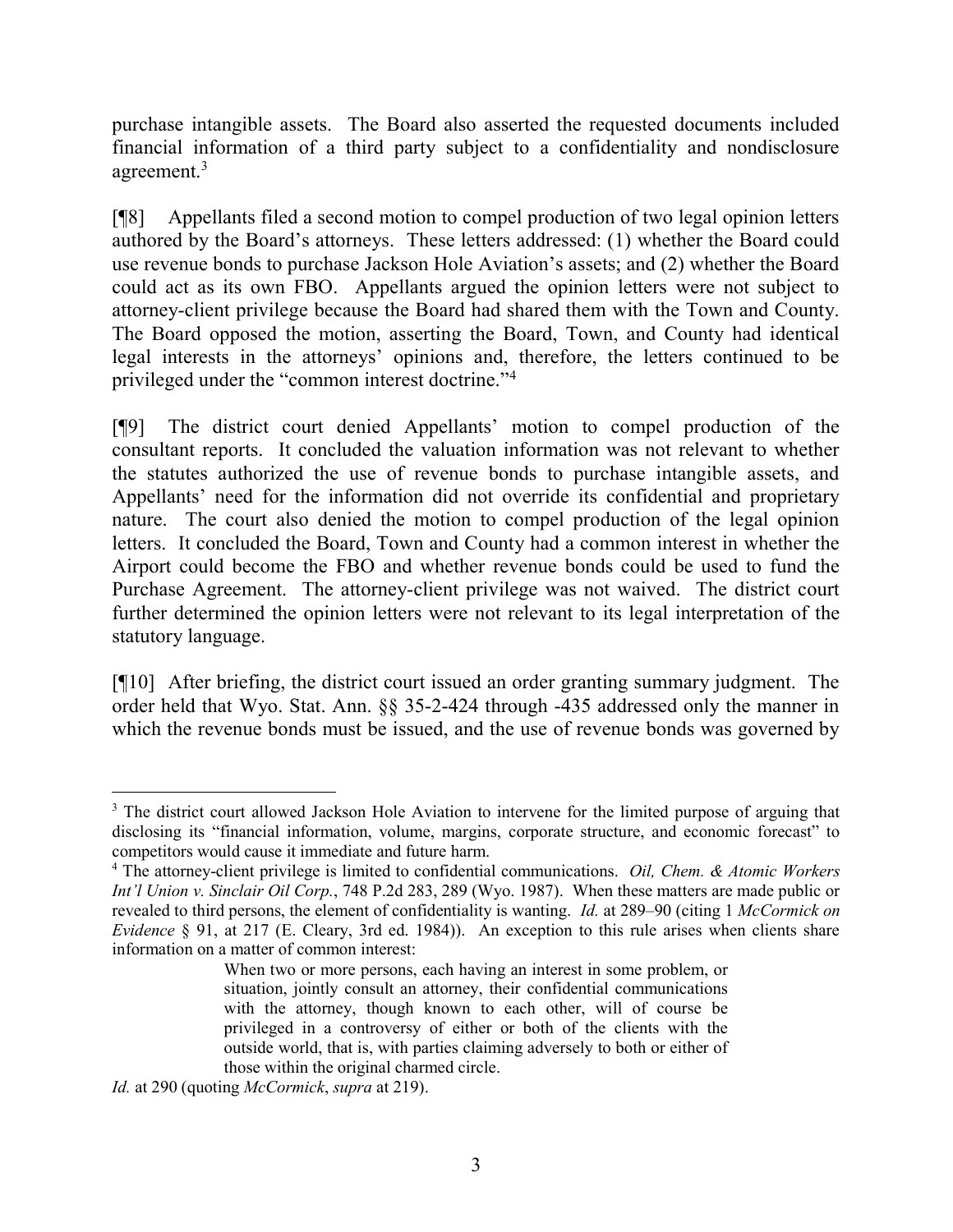Wyo. Stat. Ann. § 10-5-101(a), which authorized purchases of both tangible and intangible property. Appellants filed a timely appeal.

## **DISCUSSION**

## I. Did the district court abuse its discretion in denying Appellants' motions to compel production of documents prior to ruling on the motion for summary judgment?

### A. Standard of Review

[¶11] This Court reviews discovery rulings under the abuse of discretion standard. Washington v. State, 2011 WY 132, ¶ 11, 261 P.3d 717, 721 (Wyo. 2011); Ceja v. State, 2009 WY 71, ¶ 11, 208 P.3d 66, 68 (Wyo. 2009); Almada v. State, 994 P.2d 299, 303 (Wyo. 1999); Dodge v. State, 562 P.2d 303, 307 (Wyo. 1977). "On review, our primary consideration is the reasonableness of the trial court's decision." Nelson v. State, 2009 WY 37, ¶ 12, 202 P.3d 1072, 1075 (Wyo. 2009) (citing *Proffit v. State*, 2008 WY 103, ¶ 12, 191 P.3d 974, 977 (Wyo. 2008)). The party challenging the district court's decision has the burden to prove an abuse of discretion. Nelson,  $\P$  12, 202 P.3d at 1075; Person v. State, 2004 WY 149, ¶ 11, 100 P.3d 1270, 1275 (Wyo. 2004).

### B. Analysis

[¶12] Appellants argue the district court's denial of their motion to compel production of reports, showing how specific assets were valued, denied them discovery relevant to whether the Board purchased Jackson Hole Aviation's goodwill. "Parties may obtain discovery regarding any nonprivileged matter that is relevant to any party's claim or defense and proportional to the needs of the case  $\ldots$  ." W.R.C.P. Rule 26(b)(1). "'Relevant evidence' means evidence having any tendency to make the existence of any fact that is of consequence to the determination of the action more probable or less probable than it would be without the evidence." W.R.E. Rule 401; Cramer v. Powder River Coal, LLC, 2009 WY 45, ¶ 23, 204 P.3d 974, 981 (Wyo. 2009); Evenson v. State, 2008 WY 24, ¶ 26, 177 P.3d 819, 827 (Wyo. 2008).

[¶13] Here, Appellants' Petition for Declaratory Judgment requested an order "[d]eclaring that the pending sale of revenue bonds by the Jackson Hole Airport Board exceeds the authority granted by statute" because "[t]he bond issue [would] fund the purchase of a great deal more than simply the physical assets of the FBO." They argued Wyo. Stat. Ann. § 35-2-424(a) "limits [the use of] the bonds to the purchase of physical assets" and does not authorize the purchase of the goodwill of a business.

[¶14] The district court ruled that the value of specific assets was not relevant to the issue raised in the Petition for Declaratory Judgment. The question Appellants presented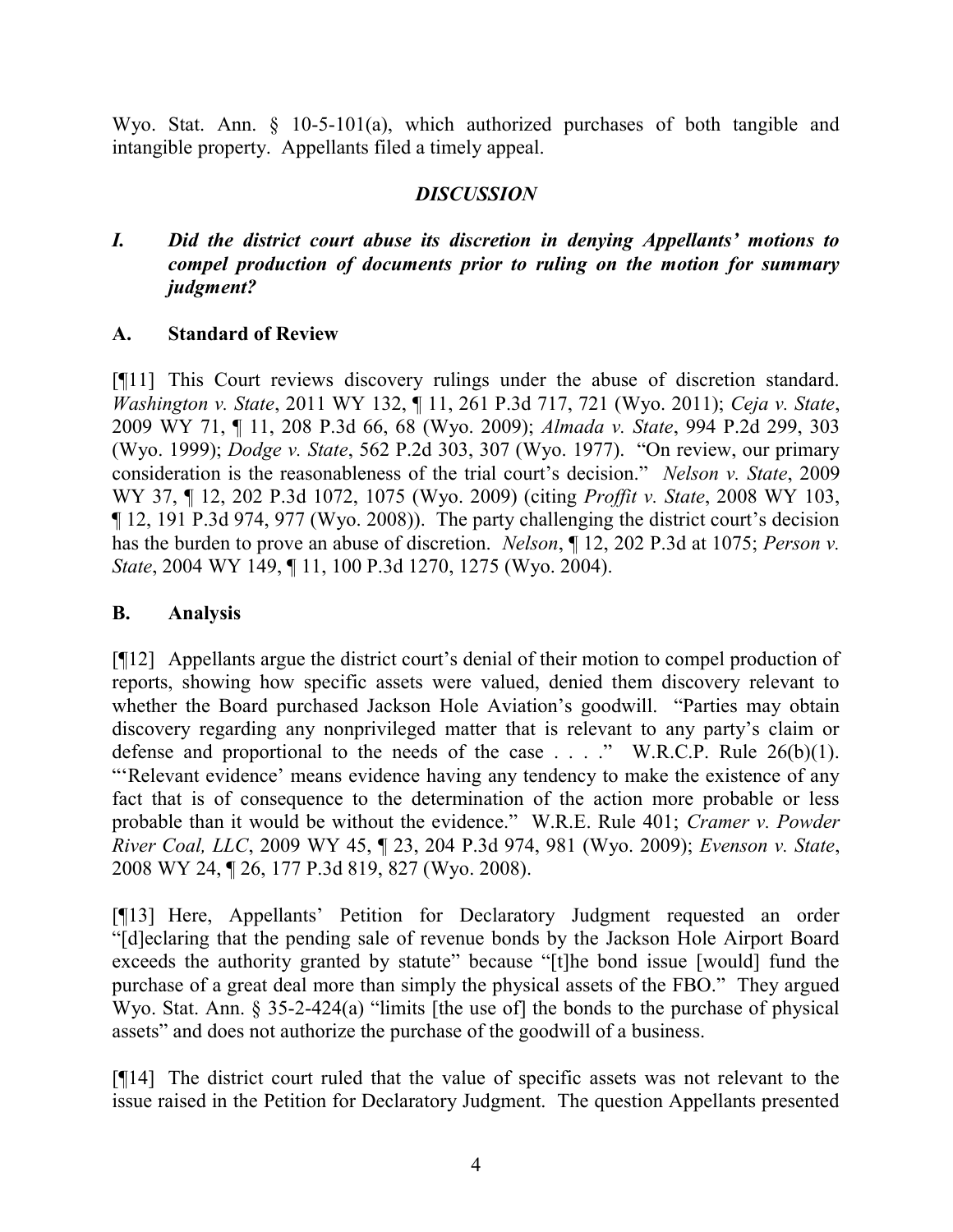was whether the Board's purchase of intangible assets, including goodwill, was outside its statutory authority. The Board did not deny it was buying intangible assets. These assets were listed in the Purchase Agreement.<sup>5</sup> The value of any intangible asset was not germane to the issue. The question was whether intangible assets, including goodwill, could be purchased with revenue bonds, not at what cost. We agree with the district court's analysis. Appellants fail to show that the district court's decision was unreasonable in any way. *Nelson*,  $\parallel$  12, 202 P.3d at 1075. The district court did not abuse its discretion in denying Appellants' motion to compel the reports and, therefore, we need not reach the arguments relating to Jackson Hole Aviation's confidential information.

[¶15] Similarly, the district court determined the legal opinion letters were not relevant. It held:

> [T]he information requested does not appear to be relevant to the question to be decided in the declaratory judgment action. Rather, the two letters as described are legal opinions and legal advice informing the respective agency decisions. Those agency decisions are not on appeal in this matter. To the extent the legal opinions expressed in those two letters are pertinent, they are not facts relevant to determining the question presented for a declaratory judgment. The question for a declaratory judgment is a question of law. Certainly, counsel for Petitioners shall have the opportunity to respond to the legal opinions and argument presented at summary judgment. Any preceding legal opinions are not before the  $[c]$ ourt, ... [as] this is not an administrative appeal ....

[¶16] We agree with the district court. The first letter addresses the Board's right to operate as an FBO under the Federal Aviation Administration's rules. This question is not at issue here. The second letter discusses the statutory authority for the Board's purchase. The issue of the Board's statutory authority was for the court to determine as a matter of law. A private attorney's preliminary legal analysis is not a fact pertinent to the district court's statutory interpretation. See Bd. of Prof'l Responsibility, Wyo. State Bar v. Stinson, 2014 WY 134, ¶ 65, 337 P.3d 401, 419 (Wyo. 2014) ("The expert opinions . . . are not opinions that assist the trier of fact in understanding the evidence or determining a

 $\overline{a}$ <sup>5</sup> Many of the identified assets were items normally associated with an intrinsic goodwill value. In the list of assets to be transferred, the Purchase Agreement identified the transfer of "all transferable trademarks, copyrights and other intellectual property rights owned or licensed by the Seller including the trade name 'Jackson Hole Aviation' and variations thereof." See Dawson v. Lohn, 705 P.2d 853, 856–57 (Wyo. 1985) (citation omitted) ("a trade-name relates to a business and its good will rather than a vendible commodity").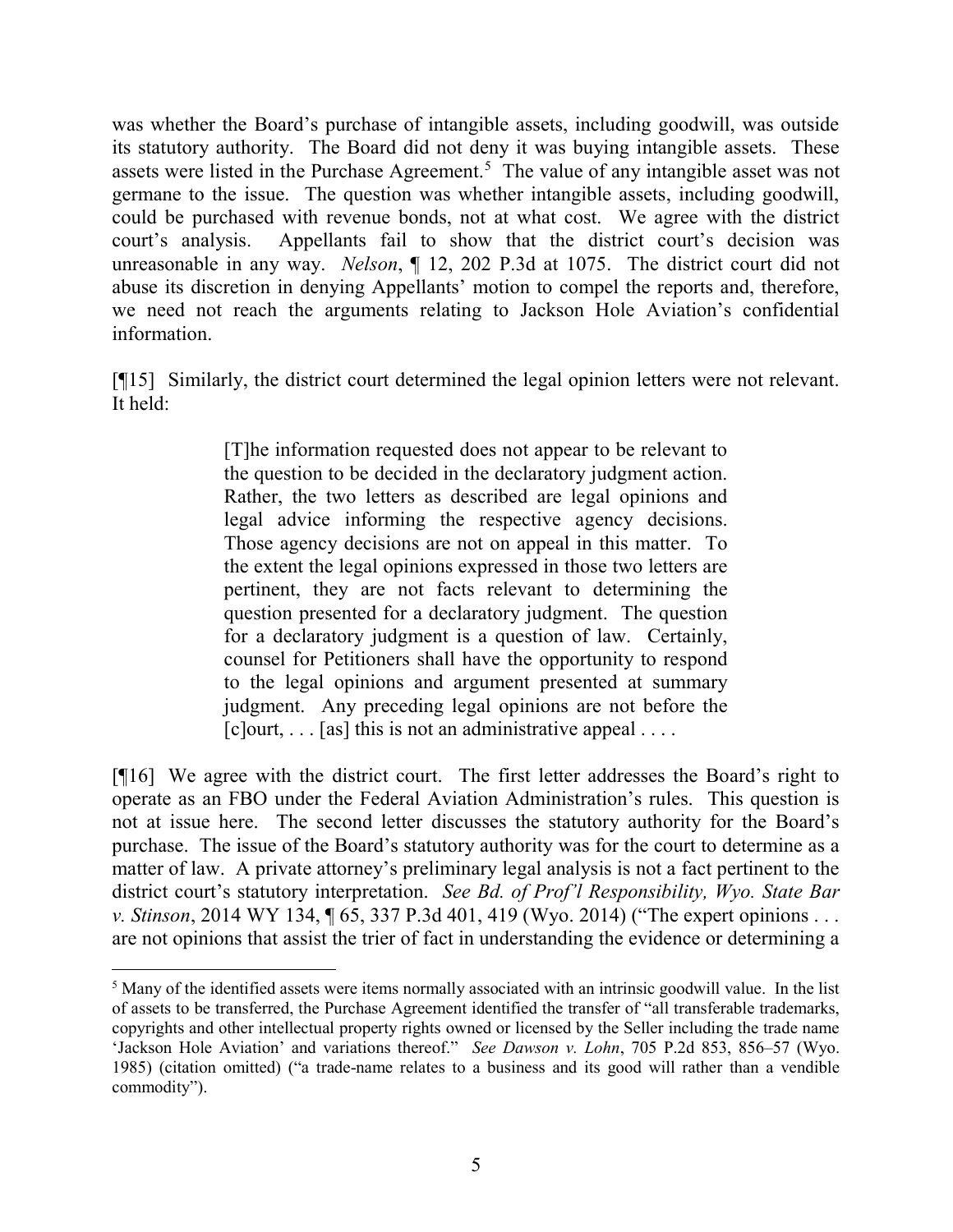fact in issue. They instead offer a legal conclusion, which is the province of . . . this Court."). The district court did not abuse its discretion in denying Appellants' motion to compel production of the legal opinion letters.

## II. Do airport boards have the statutory authority to issue revenue bonds to fund the purchase of intangible property including goodwill?

## A. Standard of Review

[ $[$ [17] "Statutory interpretation is a question of law that we review *de novo.*" *Wyo. Jet* Ctr., LLC v. Jackson Hole Airport Bd., 2019 WY 6, ¶ 11, 432 P.3d 910, 915 (Wyo. 2019). We afford no deference to the district court's determinations. Alpine Lumber Co. v. Capital W. Nat'l Bank, 2010 WY 62, ¶ 6, 231 P.3d 869, 871 (Wyo. 2010).

[¶18] A district court's grant of summary judgment is reviewed as follows:

We review a district court's order granting summary judgment de novo and afford no deference to the district court's ruling. This Court reviews the same materials and uses the same legal standard as the district court. The record is assessed from the vantage point most favorable to the party opposing the motion . . . , and we give a party opposing summary judgment the benefit of all favorable inferences that may fairly be drawn from the record. A material fact is one that would have the effect of establishing or refuting an essential element of the cause of action or defense asserted by the parties.

Wyo. Jet Ctr.,  $\P$  10, 432 P.3d at 914–15 (citations omitted).

## B. Analysis

[¶19] Appellants argue the controlling statutes limit the Board's use of revenue bonds to the purchase of physical assets. "State agencies can exercise only those powers authorized by statute." Horse Creek Conservation Dist. v. State ex rel. Wyo. Attorney Gen., 2009 WY 143, ¶ 30, 221 P.3d 306, 316 (Wyo. 2009) (citations omitted). "A corollary of the rule is that, when a statute provides a particular manner in which a power may be executed, the agency may not exercise its power in a different way. Any action taken by an agency without authority is ultra vires and void." Solvay Chems., Inc. v. Dep't of Revenue, 2018 WY 124, ¶ 13, 430 P.3d 295, 299 (Wyo. 2018) (citations omitted).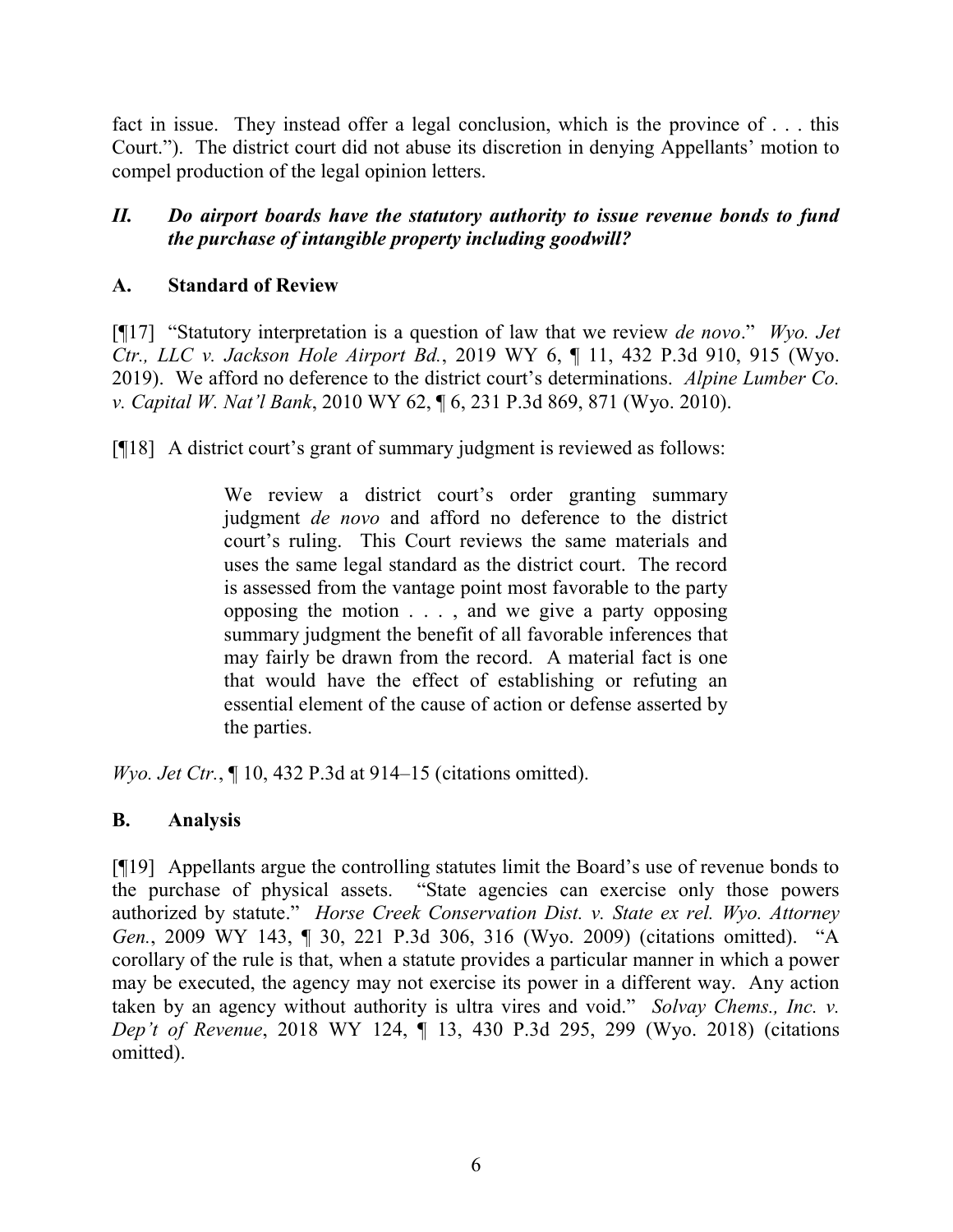[¶20] When determining the meaning of a statute, we apply our well-known rules of statutory construction:

> [O]ur goal is to give effect to the intent of the legislature, and we "attempt to determine the legislature's intent based primarily on the plain and ordinary meaning of the words used in the statute." Where legislative intent is discernible a court should give effect to the "most likely, most reasonable, interpretation of the statute, given its design and purpose."

> > We therefore construe each statutory provision *in pari* materia, giving effect to every word, clause, and sentence according to their arrangement and connection. To ascertain the meaning of a given law, we also consider all statutes relating to the same subject or having the same general purpose and strive to interpret them harmoniously. We presume that the legislature has acted in a thoughtful and rational manner with full knowledge of existing law, and that it intended new statutory provisions to be read in harmony with existing law and as part of an overall and uniform system of jurisprudence. When the words used convey a specific and obvious meaning, we need not go farther and engage in statutory construction.

Wyo. Jet Ctr.,  $\P$  12, 432 P.3d at 915 (citations omitted).

[¶21] The Board's authority to issue revenue bonds is found in Wyo. Stat. Ann. § 10-5- 202:

> (a) The authority and powers granted in W.S. 10-5-101 through 10-5-204 and the control of funds named may be under the control of an airport board. Upon majority vote of board members the board may issue revenue bonds, notes, warrants and other revenue securities in the same manner provided by W.S. 35-2-424 through 35-2-435 for trustees of hospital districts for the purposes of W.S. 10-5-101 through 10-5-204.

Wyo. Stat. Ann. § 10-5-202(a) (LexisNexis 2019) (emphasis added). Wyo. Stat. Ann. § 35-2-424 states: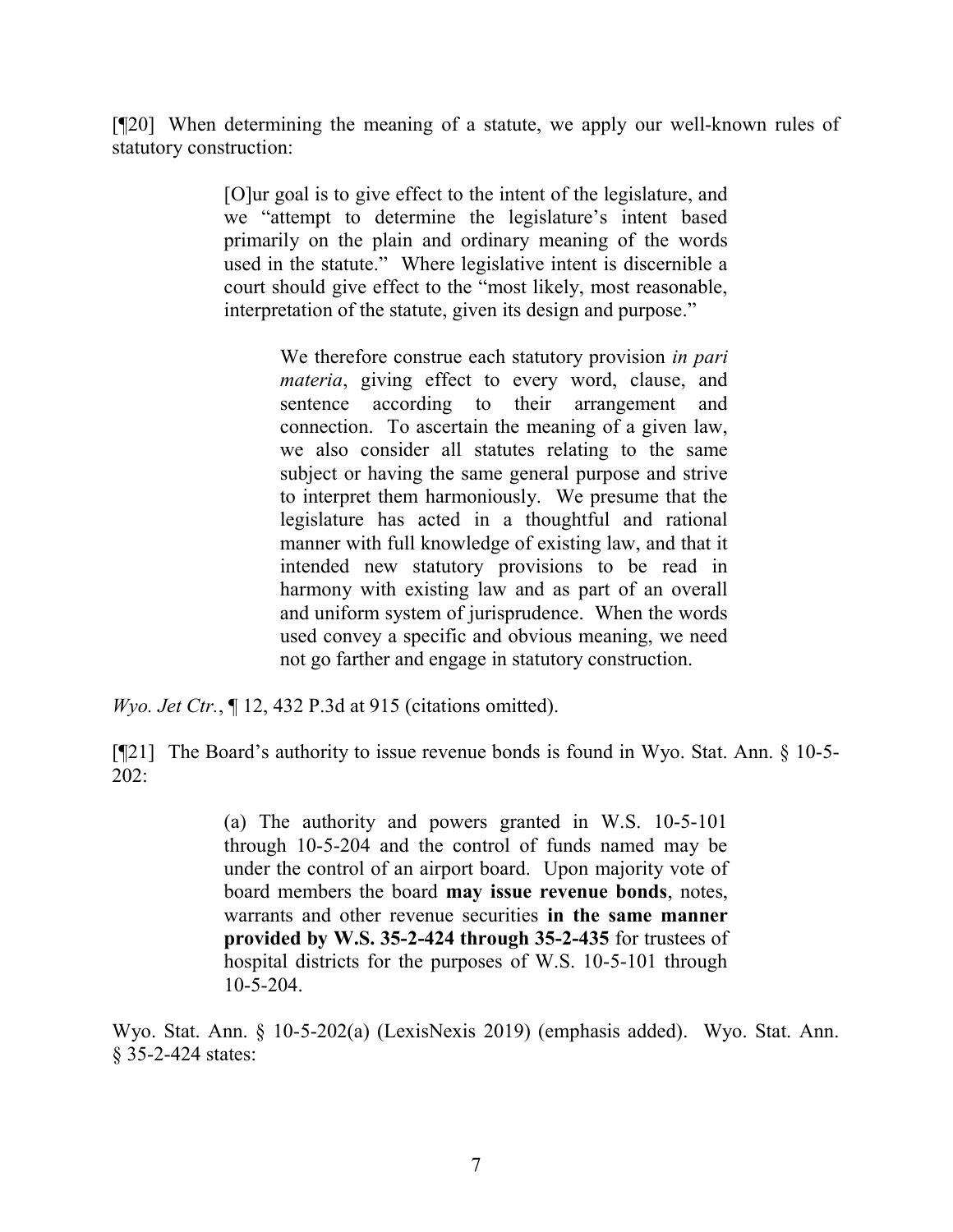(a) The trustees of a hospital district established pursuant to W.S. 35-2-401, are hereby authorized to issue revenue bonds, notes and warrants or other revenue securities, hereinafter referred to as securities, for the purpose of acquiring, erecting, constructing, reconstructing, improving, remodeling, furnishing and equipping hospitals and related facilities, and acquiring a site or sites therefor, from time to time hereafter as the trustees may determine.

Wyo. Stat. Ann. § 35-2-424(a) (LexisNexis 2019) (emphasis added).

[¶22] Appellants argued that Wyo. Stat. Ann. § 10-5-202's reference to Wyo. Stat. Ann. § 35-2-424 demonstrates the legislature's intent to limit the Board's use of revenue bonds to the purposes listed in Wyo. Stat. Ann. § 35-2-424. They claim this reference means the legislature intended to replace the term "hospitals" with the word "airports," when the statute is used by airport boards. This would mean that airport board revenue bonds could be used only for "acquiring, erecting, constructing, reconstructing, improving, remodeling, furnishing and equipping [airports] and related facilities, and acquiring a site or sites therefor."

[¶23] The district court rejected Appellants' statutory interpretation. It found the plain language of Wyo. Stat. Ann. § 10-5-202 providing that airport boards "may issue revenue bonds . . . in the same manner provided by W.S. 35-2-424 through 35-2-435" reveals the intent to set forth the method for issuing airport revenue bonds and does not restrict what may be purchased. The district court went on to conclude Wyo. Stat. Ann. § 10-5- 101 controls what may be purchased by an airport board.

[¶24] We agree with the district court's interpretation of these statutes. The reference to a series of statutes addressing the procedures for issuing revenue bonds makes clear the legislature's intent to have airport boards follow these procedures. The controlling statute as to what may be purchased is Wyo. Stat. Ann. § 10-5-101:

> (a) Municipal corporations and counties within the state are authorized at the discretion of their governing boards, acting either singly or jointly to:

> > (i) Acquire, by lease, purchase, or otherwise, lands and other property for airport purposes, and to construct, maintain and operate these facilities for the landing, housing, care and departure of airborne craft; . . . .

Wyo. Stat. Ann. § 10-5-101(a)(i) (LexisNexis 2019) (emphasis added).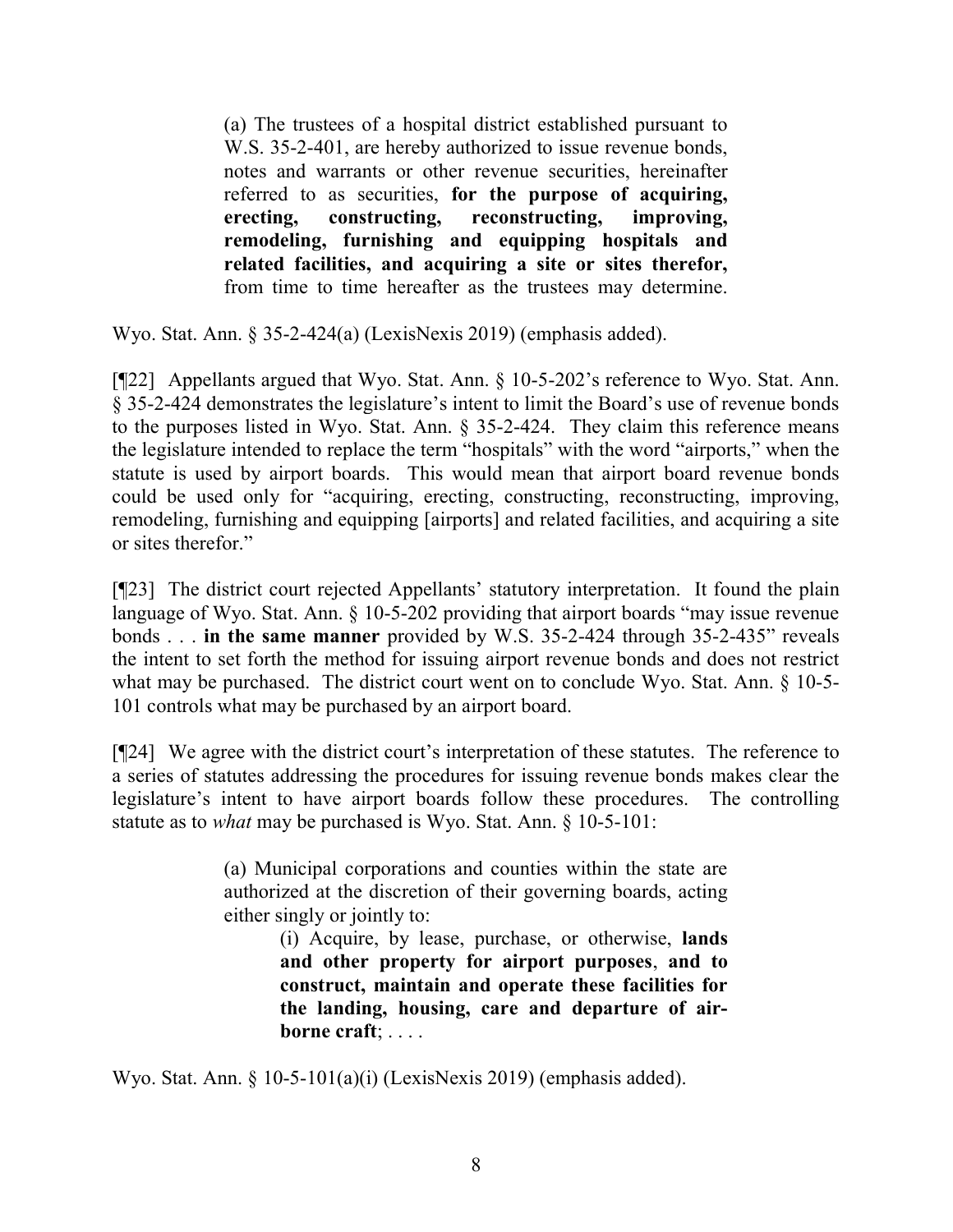[ $[$ 25] Appellants argue Wyo. Stat. Ann. § 10-5-101(a)(i) is ambiguous for two reasons. First, they assert the word "facility" is defined in Merriam-Webster's online dictionary as "something (such as a hospital) that is built, installed, or established to serve a particular purpose." Applying that definition and arguing the term "these facilities" in Wyo. Stat. Ann. § 10-5-101 relates back to "other property," they assert this language limits "other property" to tangible facilities. It is their view that this interpretation is supported when the statute is read in pari materia with Wyo. Stat. Ann. §§ 10-5-202(a) and 35-2-424.

[¶26] The district court found no ambiguity in Wyo. Stat. Ann. § 10-5-101, concluding the term "facilities" is not limited to physical assets when read in conjunction with the phrase "lands and other property for airport purposes." It noted the term "other property" is broad. Fid. & Deposit Co. of Md. v. Arenz, 290 U.S. 66, 68, 54 S. Ct. 16, 17, 78 L. Ed. 176 (1933) ("'Property' is a word of very broad meaning, and, when used without qualification, expressly made or plainly implied, it reasonably may be construed to include obligations, rights, and other intangibles as well as physical things."); Total Petroleum P.R. Corp. v. Valle Figueroa, 410 B.R. 127, 128 (D.P.R. 2009) (citation omitted) ("'Property' has a broad meaning that encompasses 'everything of value the bankrupt may possess in alienable or leviable form when he files his petition.""); State v. Gulf Oil Corp., 256 So. 2d 179, 181 (Ala. 1971) ("The word 'property' has a broad meaning and when used without qualification may be reasonably construed to include obligations, rights, and other intangibles as well as physical things."). The legislature did not limit the term "other property" in the statute. The district court reasoned, if the legislature intended to limit the types of property the Board may acquire in the way suggested by Appellants, it could have easily added the word "tangible." The legislature chose not to do so.

[¶27] The district court also rejected Appellants' interpretation of the word "facilities." It reasoned "facilities" for "airport purposes" would include physical assets, but would also "necessarily include certain intangible assets such as software, computer licenses, vendor lists, warranties, existing leases, etc." The district court concluded that "it [would] be impractical to read the revenue bond statute to limit airport boards to [the purchase of] only physical assets." We agree with the district court's analysis.

[¶28] "We presume that the legislature has acted in a thoughtful and rational manner with full knowledge of existing law when it enacts a statute." DiFelici v. City of Lander, 2013 WY 141, ¶ 31, 312 P.3d 816, 824 (Wyo. 2013). "[A] court cannot, under the guise of its powers of construction, rewrite a statute, supply omissions, or make other changes[.]" Triangle Cross Ranch, Inc. v. State, Wyo. Dep't of Family Servs., 2015 WY 47, ¶ 18, 345 P.3d 890, 894 (Wyo. 2015) (quoting In re Adoption of Voss, 550 P.2d 481, 484 (Wyo. 1976)).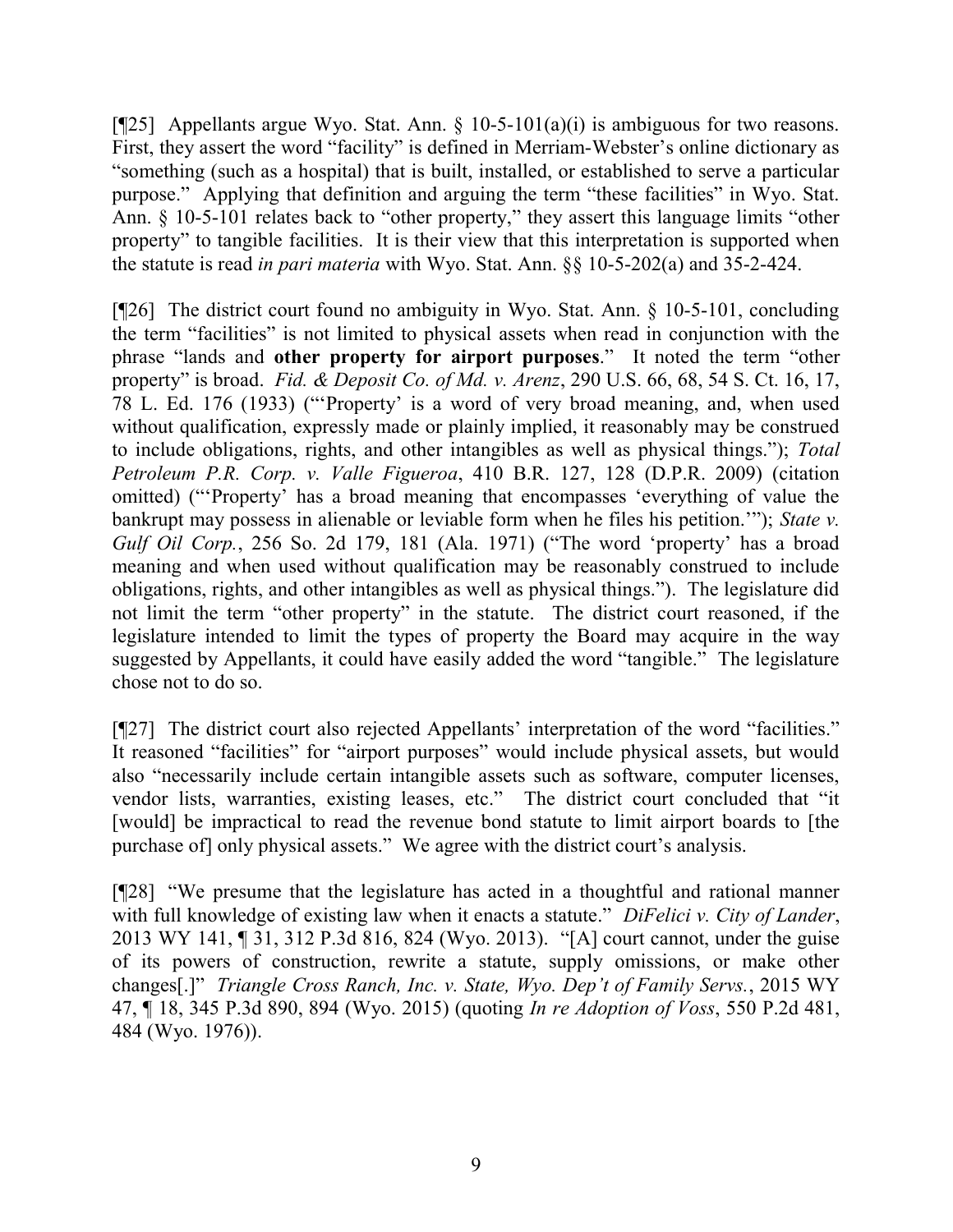[¶29] Wyo. Stat. Ann. § 10-5-101 is not ambiguous.<sup>6</sup> The legislature knew the difference between tangible and intangible property but included no limitation when authorizing the Board to purchase "lands and other property" for airport purposes. See Wyo. Stat. Ann. § 39-11-101(a) (defining tangible and intangible property). To read the statutes as Appellants suggest would require us to rewrite the statutory language to insert "tangible" into Wyo. Stat. Ann. § 10-5-101 and insert "airport" into Wyo. Stat. Ann. § 35-2-424. "This Court is not at liberty to add words to a statute that the legislature chose to omit." Int'l Ass'n of Fire Fighters Local Union No. 5058 v. Gillette/Wright/ Campbell Cty. Fire Prot. Joint Powers Bd., 2018 WY 75, ¶ 33, 421 P.3d 1059, 1067 (Wyo. 2018) (citation omitted).

[¶30] The district court's decision gave effect to the most likely and most reasonable interpretation of the statute, given its design and purpose. We agree that Wyo. Stat. Ann. § 10-5-101 authorizes an airport board to purchase both tangible and intangible property using revenue bonds.

[¶31] As a final proposition, Appellants argue that even if the statute allows the purchase of intangible property, "the general principle [is] that goodwill is not property." Appellants cite no authority for this principal, but do refer to the property tax statute, Wyo. Stat. Ann. § 39-11-105(b). That statute provides, in part:

(b) The following shall be exempt from property taxation:

(i) Goodwill if established and separately identified on a company's books and records, or affirmed by generally accepted accounting, or appraisal, principles; (ii) Any of the following intangible items:

[Listing items A–E].

 $\overline{a}$ 

(iii) Any license, permit or other right granted by a person, or by a governmental unit or an agency or instrumentality thereof;

(iv) Any covenant not to compete, or other arrangement to the extent such arrangement has

<sup>&</sup>lt;sup>6</sup> Appellants argue the term "other property" relates back to and is limited by the term "land" under the doctrines of ejusdem generis and noscitur a sociis. Neither doctrine applies here. "The statutory construction rule of ejusdem generis instructs us that the legislature must have intended a catch-all phrase to include things similar to those specifically listed." Sponsel v. Park Cty., 2006 WY 6, ¶ 16, 126 P.3d 105, 109 (Wyo. 2006). Here, there is no list. "[T]he doctrine of noscitur a sociis counsels that general and specific words are associated with and take color from each other, restricting general words to a sense analogous to the less general." Gordon v. State by & through Capitol Bldg. Rehab., 2018 WY 32, ¶ 48, 413 P.3d 1093, 1107 (Wyo. 2018) (citations and quotation marks omitted). "The doctrine is applied only to discover the meaning of ambiguous terms." Id. We have concluded that Wyo. Stat. Ann.  $\S$  10-5-101 is not ambiguous. Therefore, we will not apply the doctrine of noscitur a sociis.